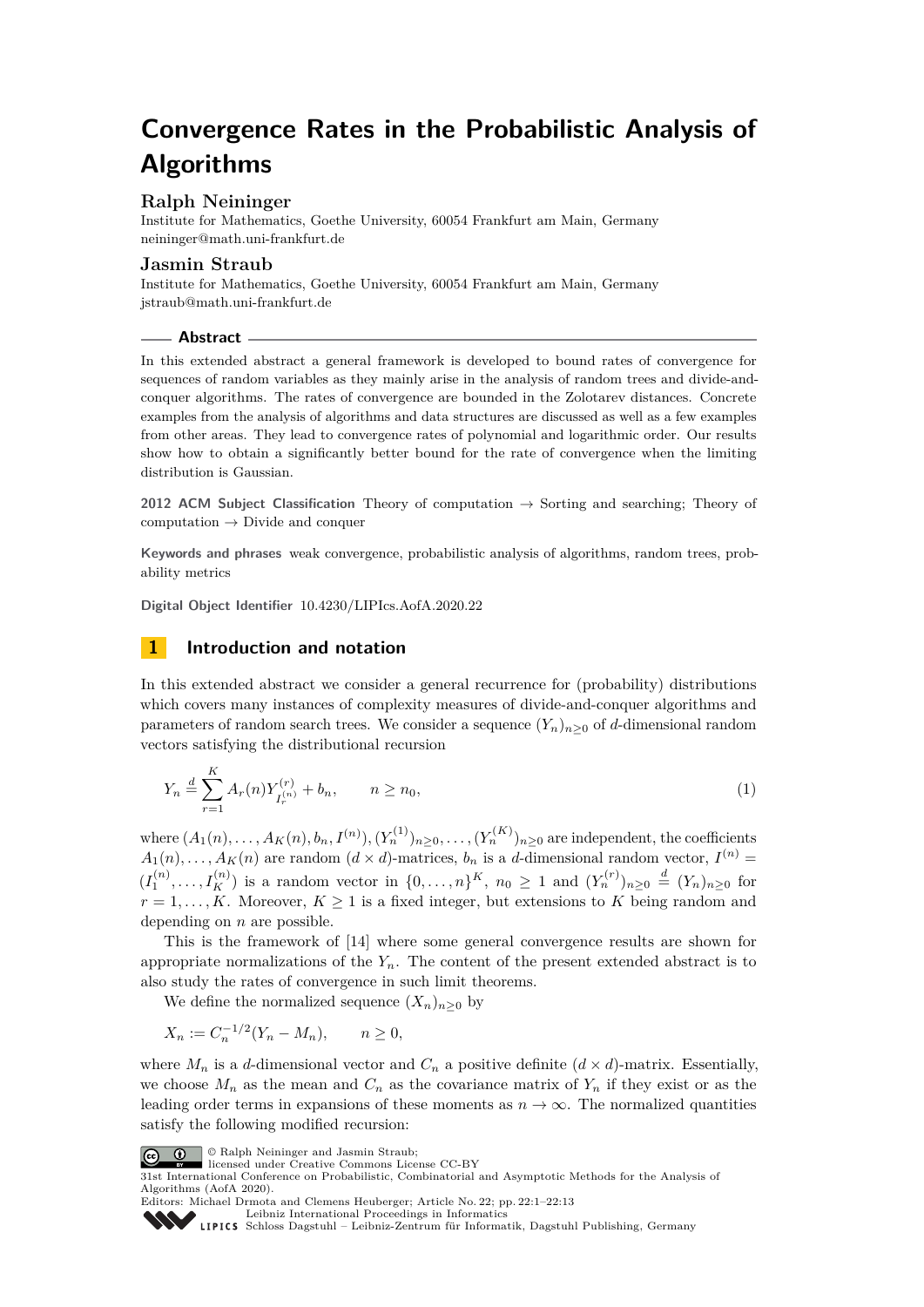$$
X_n \stackrel{d}{=} \sum_{r=1}^K A_r^{(n)} X_{I_r^{(n)}}^{(r)} + b^{(n)}, \qquad n \ge n_0,
$$
\n(2)

with

<span id="page-1-2"></span><span id="page-1-0"></span>
$$
A_r^{(n)} := C_n^{-1/2} A_r(n) C_{I_r^{(n)}}^{1/2}, \quad b^{(n)} := C_n^{-1/2} \left( b_n - M_n + \sum_{r=1}^K A_r(n) M_{I_r^{(n)}} \right)
$$
(3)

and independence relations as in [\(1\)](#page-0-0).

In the context of the contraction method the aim is to establish transfer theorems of the following form: After verifying the assumptions of appropriate convergence of the coefficients  $A_r^{(n)} \to A_r^*$ ,  $b^{(n)} \to b^*$  then convergence in distribution of random vectors  $(X_n)$  to a limit X is implied. The limit distribution  $\mathcal{L}(X)$  is identified by a fixed-point equation obtained from [\(2\)](#page-1-0) by considering formally  $n \to \infty$ :

$$
X \stackrel{d}{=} \sum_{r=1}^{K} A_r^* X^{(r)} + b^*.
$$

Here  $(A_1^*, \ldots, A_K^*, b^*), X^{(1)}, \ldots, X^{(K)}$  are independent and  $X^{(r)} \stackrel{d}{=} X$  for  $r = 1, \ldots, K$ .

The aim of the present extended abstract is to endow such general transfer theorems with bounds on the rates of convergence. As a distance measure between (probability) distributions we use the Zolotarev metric. For various of the applications we discuss, bounds on the rate of convergence have been derived one by one for more popular distance measures such as the Kolmogorov–Smirnov distance. However, the transfer theorems of the present paper in terms of the smoother Zolotarev metrics are easy to apply and cover a broad range of applications at once. A crucial role is played by a factor 3 in the exponent of these orders in cases where the normal distribution is the limiting distribution, see Remark [4.](#page-4-0)

In the rest of this section we fix some notation. Regarding norms of vectors and (random) matrices we denote for  $x \in \mathbb{R}^d$  by  $||x||$  its Euclidean norm and for a random vector *X* and some  $0 < p < \infty$ , we set  $||X||_p := \mathbb{E}[||X||^p]^{(1/p)\wedge 1}$ . Furthermore, for a  $(d \times d)$ -matrix *A*,  $||A||_{op} := \sup_{||x||=1} ||Ax||$  denotes the spectral norm of *A* and for a random such *A* we define  $||A||_p := \mathbb{E}[||A||_{op}^p]^{(1/p)\wedge 1}$  for a random square matrix and  $0 < p < \infty$ . Note that for a symmetric  $(d \times d)$ -matrix *A*, we have  $||A||_{op} = \max\{|\lambda| : \lambda \text{ eigenvalue of } A\}$ . By Id<sub>d</sub> the *d*-dimensional unit matrix is denoted. For multilinear forms the norm is defined similarly.

Furthermore we define by  $\mathcal{P}^d$  the space of probability distributions in  $\mathbb{R}^d$  (endowed with the Borel  $\sigma$ -field), by  $\mathcal{P}_s^d := \{ \mathcal{L}(X) \in \mathcal{P}^d : ||X||_s < \infty \}$  and for a vector  $m \in \mathbb{R}^d$ , and a symmetric positive semidefinite  $(d \times d)$ -matrix *C* the spaces

<span id="page-1-1"></span>
$$
\mathcal{P}_s^d(m) := \{ \mathcal{L}(X) \in \mathcal{P}_s^d : \mathbb{E}[X] = m \}, \quad s > 1,
$$
  

$$
\mathcal{P}_s^d(m, C) := \{ \mathcal{L}(X) \in \mathcal{P}_s^d : \mathbb{E}[X] = m, \text{Cov}(X) = C \}, \quad s > 2.
$$
 (4)

We use the convention  $\mathcal{P}_s^d(m) := \mathcal{P}_s^d$  for  $s \leq 1$  and  $\mathcal{P}_s^d(m, C) := \mathcal{P}_s^d(m)$  for  $s \leq 2$ .

The Zolotarev metrics  $\zeta_s$ , [\[19\]](#page-12-2), are defined for probability distributions  $\mathcal{L}(X), \mathcal{L}(Y) \in \mathcal{P}^d$ by

$$
\zeta_s(X,Y) := \zeta_s(\mathcal{L}(X),\mathcal{L}(Y)) = \sup_{f \in \mathcal{F}_s} |E(f(X) - f(Y))|,
$$

where for  $s = m + \alpha, 0 < \alpha \leq 1, m \in \mathbb{N}_0$ ,

$$
\mathcal{F}_s := \{ f \in C^m(\mathbb{R}^d, \mathbb{R}) : ||f^{(m)}(x) - f^{(m)}(y)|| \le ||x - y||^{\alpha} \}.
$$

Note that these distance measures may be infinite. Finite metrics are given by  $\zeta_s$  on  $\mathcal{P}_s^d$  for  $0 \leq s \leq 1$ , by  $\zeta_s$  on  $\mathcal{P}_s^d(m)$  for  $1 < s \leq 2$ , and by  $\zeta_s$  on  $\mathcal{P}_s^d(m, C)$  for  $2 < s \leq 3$ , cf. [\(4\)](#page-1-1).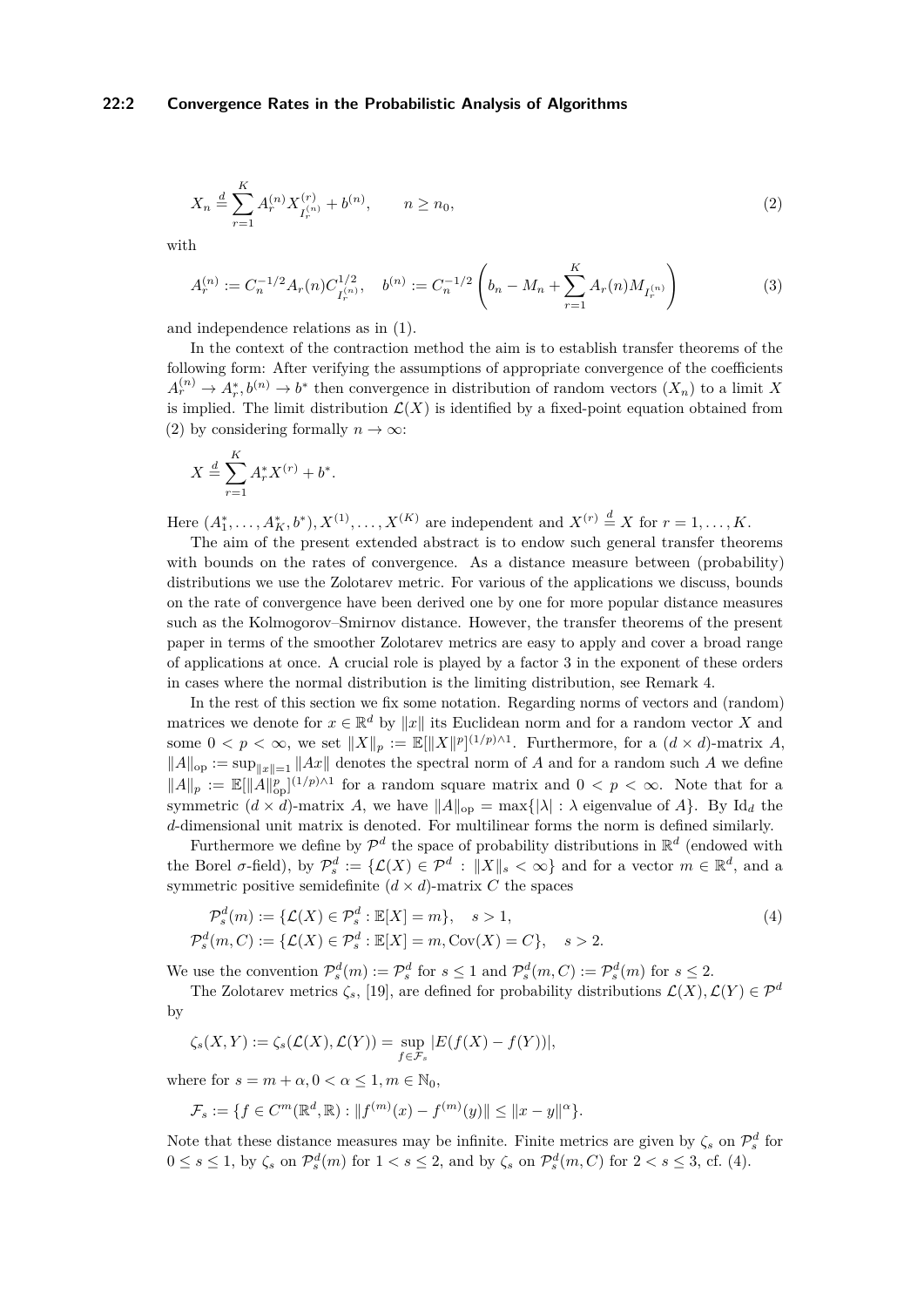# **2 Results**

We return to the situation outlined in the introduction, where we have normalized  $(Y_n)_{n>0}$ in the following way:

<span id="page-2-0"></span>
$$
X_n := C_n^{-1/2}(Y_n - M_n), \qquad n \ge 0,
$$
\n<sup>(5)</sup>

where  $M_n$  is a *d*-dimensional random vector and  $C_n$  a positive definite  $(d \times d)$ -matrix. As recalled in Section [1,](#page-0-1) for  $s > 1$ , we may fix the mean and covariance matrix of the scaled quantities to guarantee the finiteness of the  $\zeta_s$ -metric. Therefore, we choose  $M_n = \mathbb{E}[Y_n]$ for  $n \geq 0$  and  $s > 1$ . For  $s > 2$ , we additionally have to control the covariances of  $X_n$ . We assume that there exists an  $n_1 \geq 0$  such that  $Cov(Y_n)$  is positive definite for  $n \geq n_1$  and choose  $C_n = \text{Cov}(Y_n)$  for  $n \geq n_1$  and  $C_n = \text{Id}_d$  for  $n < n_1$ . For  $s \leq 2$ , we just assume that  $C_n$  is positive definite and set  $n_1 = 0$  in this case.

The normalized quantities satisfy the modified recursion

$$
X_n \stackrel{d}{=} \sum_{r=1}^K A_r^{(n)} X_{I_r^{(n)}}^{(r)} + b^{(n)}, \qquad n \ge n_0,
$$

with  $A_r^{(n)}$  and  $b^{(n)}$  given in [\(3\)](#page-1-2). The following theorem discusses a general framework to bound rates of convergence for the sequence  $(X_n)_{n\geq 0}$ . For the proof, we need some technical conditions which guarantee that the sizes  $I_r^{(n)}$  of the subproblems grow with *n*. More precisely, we will assume that there exists some monotonically decreasing sequence  $R(n) > 0$  with  $R(n) \rightarrow 0$  such that

<span id="page-2-1"></span>
$$
\left\| \mathbf{1}_{\{I_r^{(n)} < \ell\}} A_r^{(n)} \right\|_s = \mathcal{O}(R(n)), \quad n \to \infty,\tag{6}
$$

for all  $\ell \in \mathbb{N}$  and  $r = 1, \ldots, K$  and that

<span id="page-2-2"></span>
$$
\|\mathbf{1}_{\{I_r^{(n)}=n\}} A_r^{(n)}\|_s \to 0, \quad n \to \infty,
$$
\n(7)

for all  $r = 1, \ldots, K$ .

# **2.1 A general transfer theorem for rates of convergence**

Our first result is a direct extension of the main Theorem 4.1 in [\[14\]](#page-12-0), where we essentially only make all the estimates there explicit. The main result of the present extended abstract is contained in Section [2.2.](#page-3-0)

<span id="page-2-4"></span>▶ **Theorem 1.** *Let*  $(X_n)_{n>0}$  *be*  $L_s$ *-integrable,*  $0 < s \leq 3$ *, and satisfy recurrence [\(5\)](#page-2-0) with the choices for*  $M_n$  *and*  $C_n$  *specified there. We assume that there exist s-integrable*  $A_1^*, \ldots, A_K^*, b^*$ *and some monotonically decreasing sequence*  $R(n) > 0$  *with*  $R(n) \to 0$  *such that, as*  $n \to \infty$ *,* 

<span id="page-2-3"></span>
$$
\left\| b^{(n)} - b^* \right\|_s + \sum_{r=1}^K \left\| A_r^{(n)} - A_r^* \right\|_s = \mathcal{O}(R(n)).\tag{8}
$$

*If conditions [\(6\)](#page-2-1) and [\(7\)](#page-2-2) are satisfied and if*

<span id="page-2-5"></span>
$$
\limsup_{n \to \infty} \mathbb{E} \sum_{r=1}^{K} \left( \frac{R(I_r^{(n)})}{R(n)} ||A_r^{(n)}||_{op}^s \right) < 1,\tag{9}
$$

*then we have, as*  $n \to \infty$ *,* 

$$
\zeta_s(X_n, X) = \mathrm{O}(R(n)),
$$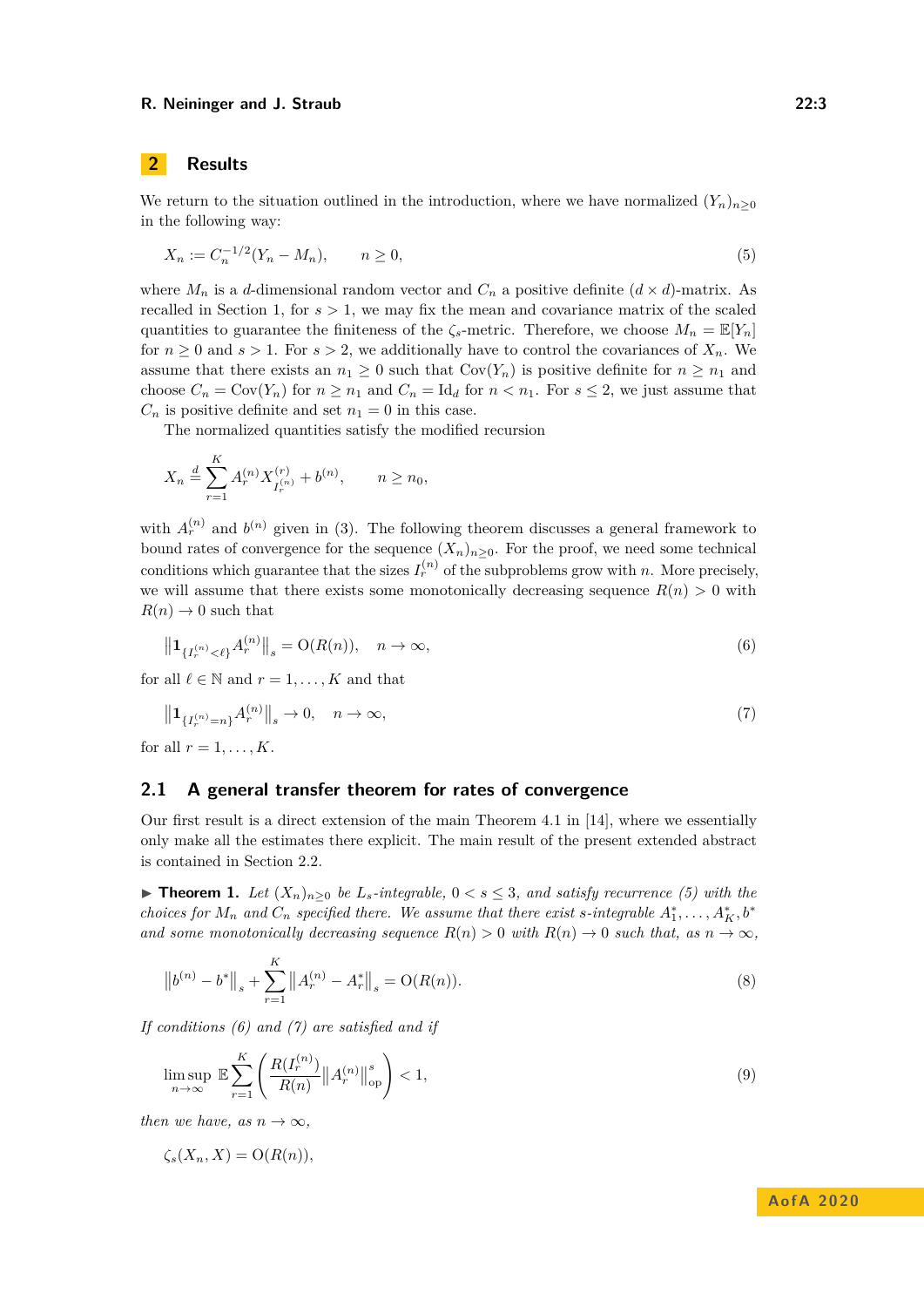### **22:4 Convergence Rates in the Probabilistic Analysis of Algorithms**

where  $\mathcal{L}(X)$  *is given as the unique fixed point in*  $\mathcal{P}_s^d(0, \text{Id}_d)$  *of the equation* 

<span id="page-3-1"></span>
$$
X \stackrel{d}{=} \sum_{r=1}^{K} A_r^* X^{(r)} + b^*,\tag{10}
$$

*with*  $(A_1^*, \ldots, A_K^*, b^*), X^{(1)}, \ldots, X^{(K)}$  independent and  $X^{(r)} \stackrel{d}{=} X$  for  $r = 1, \ldots, K$ .

<span id="page-3-6"></span>**F** Remark 2. In applications, the convergence rate of the coefficients (conditions  $(6)$  and  $(8)$ ) is often faster than the convergence rate of the quantities  $X_n$ , see, e.g., Section [4.4.](#page-10-0) In these cases, it is often possible to perform the induction step in the proof of Theorem [1](#page-2-4) although condition [\(9\)](#page-2-5) does not hold. To be more precise, we may assume

$$
\left\| \mathbf{1}_{\{I_r^{(n)} < \ell\}} A_r^{(n)} \right\|_s + \left\| b^{(n)} - b^* \right\|_s + \left\| A_r^{(n)} - A_r^* \right\|_s = \mathcal{O}(\widetilde{R}(n))
$$

for every  $\ell \geq 0$ ,  $r = 1, \ldots, K$  and  $n \to \infty$ . Then, instead of condition [\(9\)](#page-2-5), it is sufficient to find some  $K > 0$  such that

$$
\mathbb{E}\bigg[\sum_{r=1}^K \mathbf{1}_{\{n_1 \leq I_r^{(n)} < n\}} \frac{R(I_r^{(n)})}{R(n)} \|A_r^{(n)}\|_{\text{op}}^s \bigg] \leq 1 - p_n - \frac{\widetilde{R}(n)}{KR(n)}
$$

 $\text{for all large } n \text{ with } p_n := \mathbb{E}\left[\sum_{r=1}^K \mathbf{1}_{\{I_r^{(n)}=n\}} \|A_r^{(n)}\|_{\text{op}}^s\right].$ 

# <span id="page-3-0"></span>**2.2 An improved transfer theorem for normal limit distributions**

We now consider the special case where the sequence  $(X_n)_{n\geq 0}$  has finite third moments and satisfies recursion [\(2\)](#page-1-0) with  $(A_1^{(n)}, \ldots, A_K^{(n)}, b^{(n)}) \stackrel{L_3}{\longrightarrow} (A_1^*, \ldots, A_K^*, b^*)$  for some coefficients  $A_1^*, \ldots, A_K^*, b^*$  with finite third moments and

$$
b^* = 0, \quad \sum_{r=1}^K A_r^*(A_r^*)^T = \mathrm{Id}_d
$$

almost surely. Corollary 3.4 in [\[14\]](#page-12-0) implies that, if  $\mathbb{E}[\sum_{r=1}^{K} ||A_r^*||_{op}^3] < 1$ , equation [\(10\)](#page-3-1) has a unique solution in the space  $\mathcal{P}_3^d(0, \text{Id}_d)$ . Furthermore, e.g., using characteristic functions, it is easily checked that this unique solution is the standard normal distribution  $\mathcal{N}(0, \text{Id}_d)$ .

In this special case of normal limit laws, it is possible to derive a refined version of Theorem [1.](#page-2-4) Instead of the technical condition  $(6)$ , we now need the weaker condition

<span id="page-3-2"></span>
$$
\|\mathbf{1}_{\{I_r^{(n)} < \ell\}} A_r^{(n)}\|_3^3 = \mathcal{O}(R(n)), \quad n \to \infty,
$$
\n(11)

for all  $\ell \in \mathbb{N}$  and  $r = 1, \ldots, K$ . Moreover, condition [\(8\)](#page-2-3) concerning the convergence rates of the coefficients can be weakened, which is formulated in the following theorem.

<span id="page-3-3"></span>▶ **Theorem 3.** *Let*  $(X_n)_{n>0}$  *be given as in [\(5\)](#page-2-0)* with finite third moments. We assume that *for some*  $R(n) > 0$  *monotonically decreasing with*  $R(n) \to 0$  *as*  $n \to \infty$  *we have* 

<span id="page-3-4"></span>
$$
\Big\| \sum_{r=1}^{K} A_r^{(n)} (A_r^{(n)})^T - \text{Id}_d \Big\|_{3/2}^{3/2} + \big\| b^{(n)} \big\|_3^3 = \text{O}(R(n)),\tag{12}
$$

*and the technical conditions [\(7\)](#page-2-2)* and [\(11\)](#page-3-2) being satisfied for  $s = 3$ . If

<span id="page-3-5"></span>
$$
\limsup_{n \to \infty} \mathbb{E} \sum_{r=1}^{K} \left( \frac{R(I_r^{(n)})}{R(n)} ||A_r^{(n)}||_{\text{op}}^3 \right) < 1,\tag{13}
$$

*then we have, as*  $n \to \infty$ *,* 

$$
\zeta_3(X_n, \mathcal{N}(0, \mathrm{Id}_d)) = \mathrm{O}(R(n)).
$$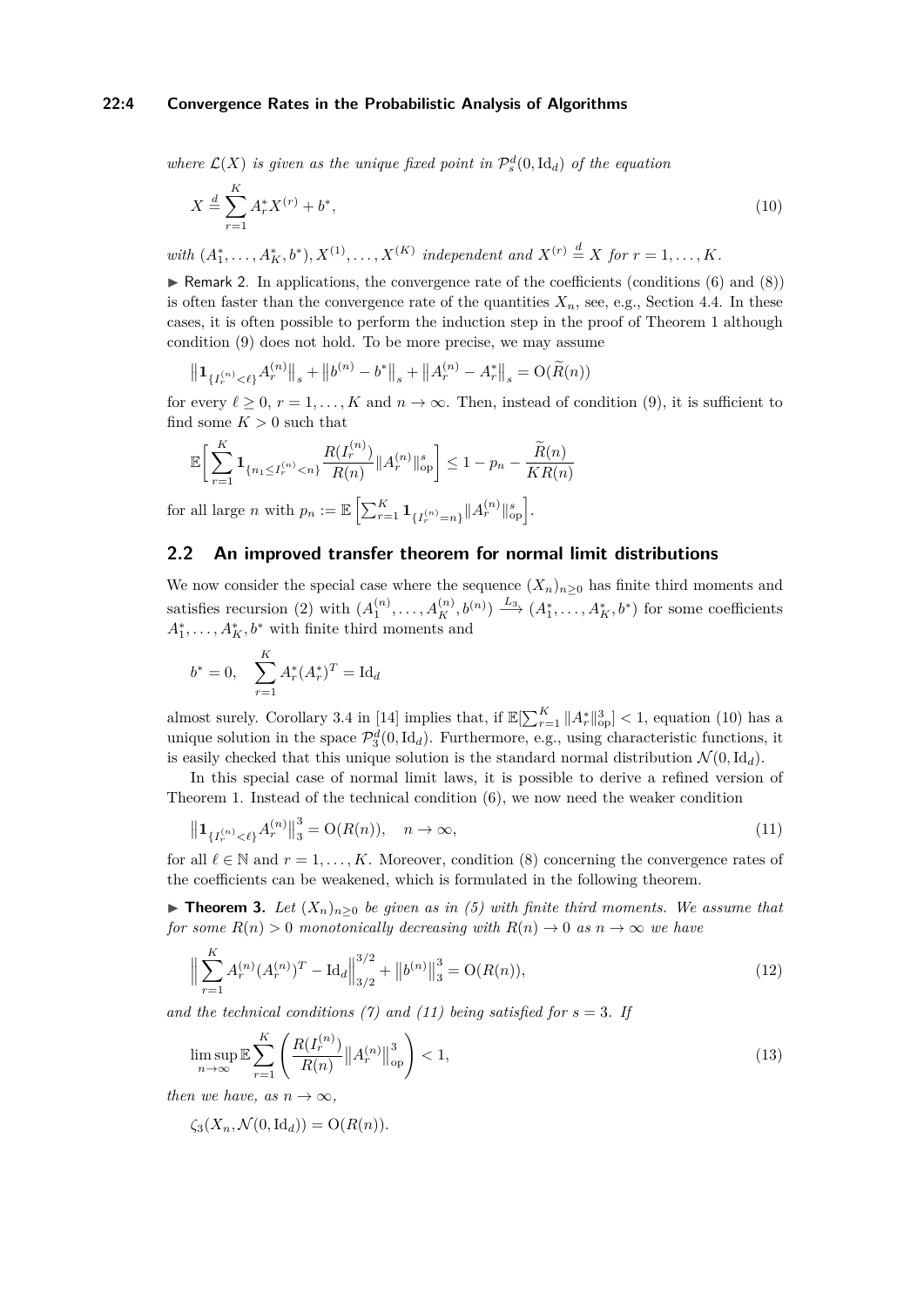**Proof.** (Sketch) We define an accompanying sequence  $(Z_n^*)_{n\geq 0}$  by

$$
Z_n^*:=\sum_{r=1}^K A_r^{(n)} T_{I_r^{(n)}} N^{(r)} + b^{(n)}, \qquad n\geq 0,
$$

where  $(A_1^{(n)}, \ldots, A_K^{(n)}, I^{(n)}, b^{(n)}), N^{(1)}, \ldots, N^{(K)}$  are independent,  $\mathcal{L}(N^{(r)}) = \mathcal{N}(0, \text{Id}_d)$  for  $r = 1, \ldots, K$  and  $T_n T_n^T = \text{Cov}(X_n)$  for  $n \geq 0$ . Hence,  $Z_n^*$  has a finite third moment,  $\mathbb{E}[Z_n^*]=0$  and  $Cov(Z_n^*)=Id_d$  for all  $n \geq n_1$ . By the triangle inequality, we have

$$
\zeta_3(X_n, \mathcal{N}(0, \mathrm{Id}_d)) \le \zeta_3(X_n, Z_n^*) + \zeta_3(Z_n^*, \mathcal{N}(0, \mathrm{Id}_d)).
$$

Then, the assertion follows inductively if one has shown the bound  $\zeta_3(Z_n^*, \mathcal{N}(0, \mathrm{Id}_d))$  $O(R(n))$ : Using the convolution property of the multidimensional normal distribution, we obtain the representation

$$
Z_n^* = \sum_{r=1}^K A_r^{(n)} T_{I_r^{(n)}} N^{(r)} + b^{(n)} \stackrel{d}{=} G_n N + b^{(n)},
$$

where  $G_n G_n^T = \sum_{r=1}^K A_r^{(n)} T_{I_r^{(n)}} T_{I_r^T}^T$  $I_{I_r}^{T}(\Lambda_r^{(n)})^T$ ,  $\mathcal{L}(N) = \mathcal{N}(0, \text{Id}_d)$  and *N* is independent of  $(G_n, b^{(n)})$ . As  $Cov(Z_n^*) = \mathrm{Id}_d$  for all  $n \geq n_1$ , we have  $\mathbb{E}[G_n G_n^T + b^{(n)} (b^{(n)})^T] = \mathrm{Id}_d$  for  $n \geq n_1$ . Furthermore, we have  $||b^{(n)}||$ 3  $S_3$  =  $O(R(n))$  and

$$
\|G_n G_n^T - \text{Id}_d\|_{3/2}^{3/2} = \Big\|\sum_{r=1}^K A_r^{(n)} T_{I_r^{(n)}} T_{I_r^{(n)}}^T (A_r^{(n)})^T - \text{Id}_d\Big\|_{3/2}^{3/2}
$$
  
\n
$$
= O\Bigg(\Big\|\sum_{r=1}^K \mathbf{1}_{\{I_r^{(n)} < n_1\}} A_r^{(n)} (T_{I_r^{(n)}} T_{I_r^{(n)}}^T - \text{Id}_d) (A_r^{(n)})^T\Big\|_{3/2}^{3/2}
$$
  
\n
$$
+ \Big\|\sum_{r=1}^K A_r^{(n)} (A_r^{(n)})^T - \text{Id}_d\Big\|_{3/2}^{3/2}\Bigg)
$$
  
\n
$$
= O\Bigg(\sum_{r=1}^K \big\|\mathbf{1}_{\{I_r^{(n)} < n_1\}} A_r^{(n)}\big\|_3^3 + \Big\|\sum_{r=1}^K A_r^{(n)} (A_r^{(n)})^T - \text{Id}_d\Big\|_{3/2}^{3/2}\Bigg)
$$
  
\n
$$
= O(R(n)).
$$

Thus, the following Lemma [5](#page-4-1) implies  $\zeta_3(Z_n^*, \mathcal{N}(0, \mathrm{Id}_d)) = O(R(n))$ . Lemma 5 is the main part of the present proof.

<span id="page-4-0"></span> $\triangleright$  Remark 4. Theorem [3,](#page-3-3) when applicable, often improves over Theorem [1](#page-2-4) by a factor 3 in the exponent, see Remark [9](#page-9-0) for an example. This is caused by the additional exponents in [\(12\)](#page-3-4) in comparison to [\(8\)](#page-2-3).

<span id="page-4-1"></span>► **Lemma 5.** *Let*  $(Z_n^*)_{n\geq 0}$  *be a sequence of d-dimensional random vectors satisfying*  $Z_n^*$   $\stackrel{d}{=}$  $G_nN + b^{(n)}$  with some random  $(d \times d)$ -matrix  $G_n$  and some random vector  $b^{(n)}$  such that  $\mathbb{E}[Z_n^*] = 0$ ,  $Cov(Z_n^*) = \text{Id}_d$  and  $N \sim \mathcal{N}(0, \text{Id}_d)$  *is independent of*  $(G_n, b^{(n)})$ *. Furthermore, we assume that, as*  $n \to \infty$ *,* 

$$
\left\|G_n G_n^T - \text{Id}_d\right\|_{3/2}^{3/2} + \left\|b^{(n)}\right\|_3^3 = \text{O}(R(n))
$$

*for appropriate*  $R(n)$ *. Then, we have, as*  $n \to \infty$ *,* 

$$
\zeta_3(Z_n^*,\mathcal{N}(0,\mathrm{Id}_d))=\mathrm{O}(R(n)).
$$

The proof of Lemma [5](#page-4-1) builds upon ideas of [\[15\]](#page-12-3).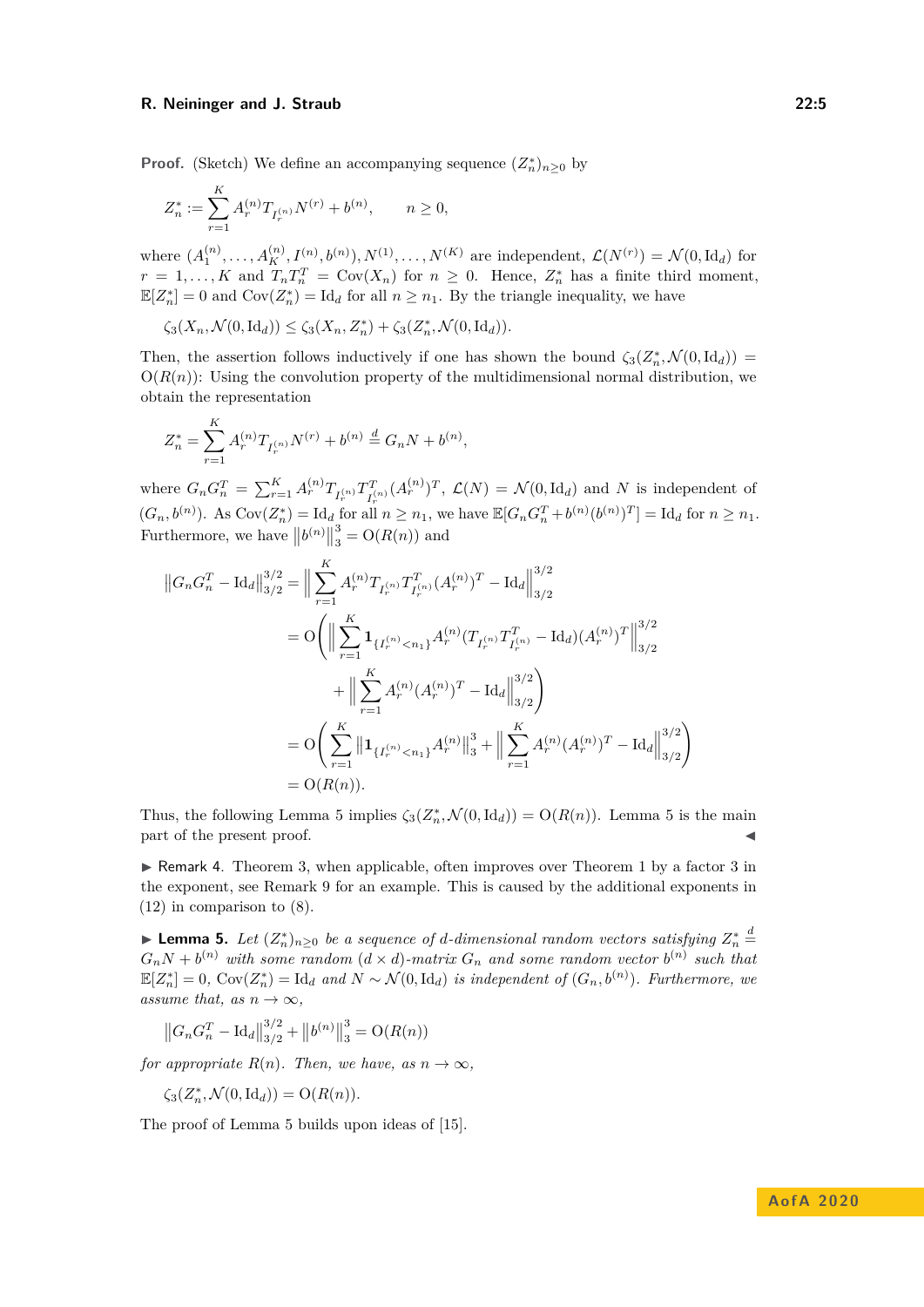### **22:6 Convergence Rates in the Probabilistic Analysis of Algorithms**

# **3 Expansions of moments**

In applications to problems arising in theoretical computer science, where the recurrence [\(1\)](#page-0-0) is explicitly given, one usually has no direct means to identify the orders of the terms  $||b^{(n)} - b^*||_s$  and  $||A_r^{(n)} - A_r^*||_s$ . This is due to the fact that the mean vector  $M_n$  and the covariance matrix  $C_n$ , for the cases  $1 < s \leq 2$  and  $2 < s \leq 3$  respectively, which are used for the normalization [\(5\)](#page-2-0) are typically not exactly known or too involved to be amenable to explicit calculations. As a substitute one usually has asymptotic expansions of these sequences as  $n \to \infty$ .

In the present section we assume the dimension to be  $d = 1$  and  $A_r(n) = 1$  for all  $r = 1, \ldots, K$  $r = 1, \ldots, K$  $r = 1, \ldots, K$  and provide tools to apply the general Theorems 1 and [3](#page-3-3) on the basis of expansions of the mean and variance. We assume that

<span id="page-5-2"></span>
$$
\mathbb{E}[X_n] = \mu(n) = f(n) + \mathcal{O}(e(n)), \quad \text{Var}(X_n) = \sigma^2(n) = g(n) + \mathcal{O}(h(n)),\tag{14}
$$

with  $e(n) = o(f(n))$  and  $h(n) = o(g(n))$ . To connect Theorems [1](#page-2-4) and [3](#page-3-3) to recurrences with known expansions we use the following notion.

**► Definition 6.** *A sequence*  $(a(n))_{n>0}$  *of non-negative numbers is called* essentially nondecreasing *if there exists a*  $c > 0$  *such that*  $a(m) \leq ca(n)$  *for all*  $0 \leq m \leq n$ *.* 

The scaling introduced in [\(5\)](#page-2-0) with the special choices  $A_r(n) = 1$  for all  $r = 1, \ldots, K$  leads to the scaled recurrence for  $(X_n)$  given in [\(2\)](#page-1-0) with

<span id="page-5-0"></span>
$$
A_r^{(n)} = \frac{\sigma(I_r^{(n)})}{\sigma(n)}, \quad b^{(n)} = \frac{1}{\sigma(n)} \Big( b_n - \mu(n) + \sum_{r=1}^K \mu(I_r^{(n)}) \Big). \tag{15}
$$

Additionally, we consider the corresponding quantities

<span id="page-5-1"></span>
$$
\overline{A}_r^{(n)} = \frac{g^{1/2}(I_r^{(n)})}{g^{1/2}(n)}, \quad \overline{b}^{(n)} = \frac{1}{g^{1/2}(n)} \Big( b_n - f(n) + \sum_{r=1}^K f(I_r^{(n)}) \Big). \tag{16}
$$

Then we have:

<span id="page-5-5"></span>▶ **Lemma 7.** *With*  $A_r^{(n)}$ *,*  $b^{(n)}$  *given in [\(15\)](#page-5-0),*  $\overline{A}_r^{(n)}$  $\bar{b}^{(n)}$ ,  $\bar{b}^{(n)}$  given in [\(16\)](#page-5-1), and the expansions for  $\mu(n)$ ,  $\sigma^2(n)$  given in [\(14\)](#page-5-2) the following holds.

*If the sequence*  $h/g^{1/2}$  *is essentially non-decreasing then* 

<span id="page-5-3"></span>
$$
\left\|A_r^{(n)} - A_r^*\right\|_s \le \left\|\overline{A}_r^{(n)} - A_r^*\right\|_s + \mathcal{O}\Big(\frac{h(n)}{g(n)}\Big). \tag{17}
$$

*If the sequence h is essentially non-decreasing then*

$$
\left\| \sum_{r=1}^{K} (A_r^{(n)})^2 - 1 \right\|_s \le \left\| \sum_{r=1}^{K} (\overline{A}_r^{(n)})^2 - 1 \right\|_s + \mathcal{O}\Big(\frac{h(n)}{g(n)}\Big). \tag{18}
$$

*If the sequence e is essentially non-decreasing then*

$$
\left\|b^{(n)} - b^*\right\|_s \le \left\|\overline{b}^{(n)} - b^*\right\|_s + \mathcal{O}\left(\frac{h(n)}{g(n)} + \frac{e(n)}{g^{1/2}(n)}\right). \tag{19}
$$

*If the sequence g/h is essentially non-decreasing and*

$$
T(n) := \mathbb{E} \sum_{r=1}^{K} \frac{g^{s/2-1}(I_r^{(n)}) h(I_r^{(n)}) R(I_r^{(n)})}{g^{s/2}(n) R(n)}
$$

*then we have*

<span id="page-5-4"></span>
$$
\mathbb{E}\sum_{r=1}^{K} \frac{\sigma^s(I_r^{(n)})R(I_r^{(n)})}{\sigma^s(n)R(n)} \leq \mathbb{E}\sum_{r=1}^{K} \frac{g^{s/2}(I_r^{(n)})R(I_r^{(n)})}{g^{s/2}(n)R(n)} + \mathcal{O}(T(n)).
$$
\n(20)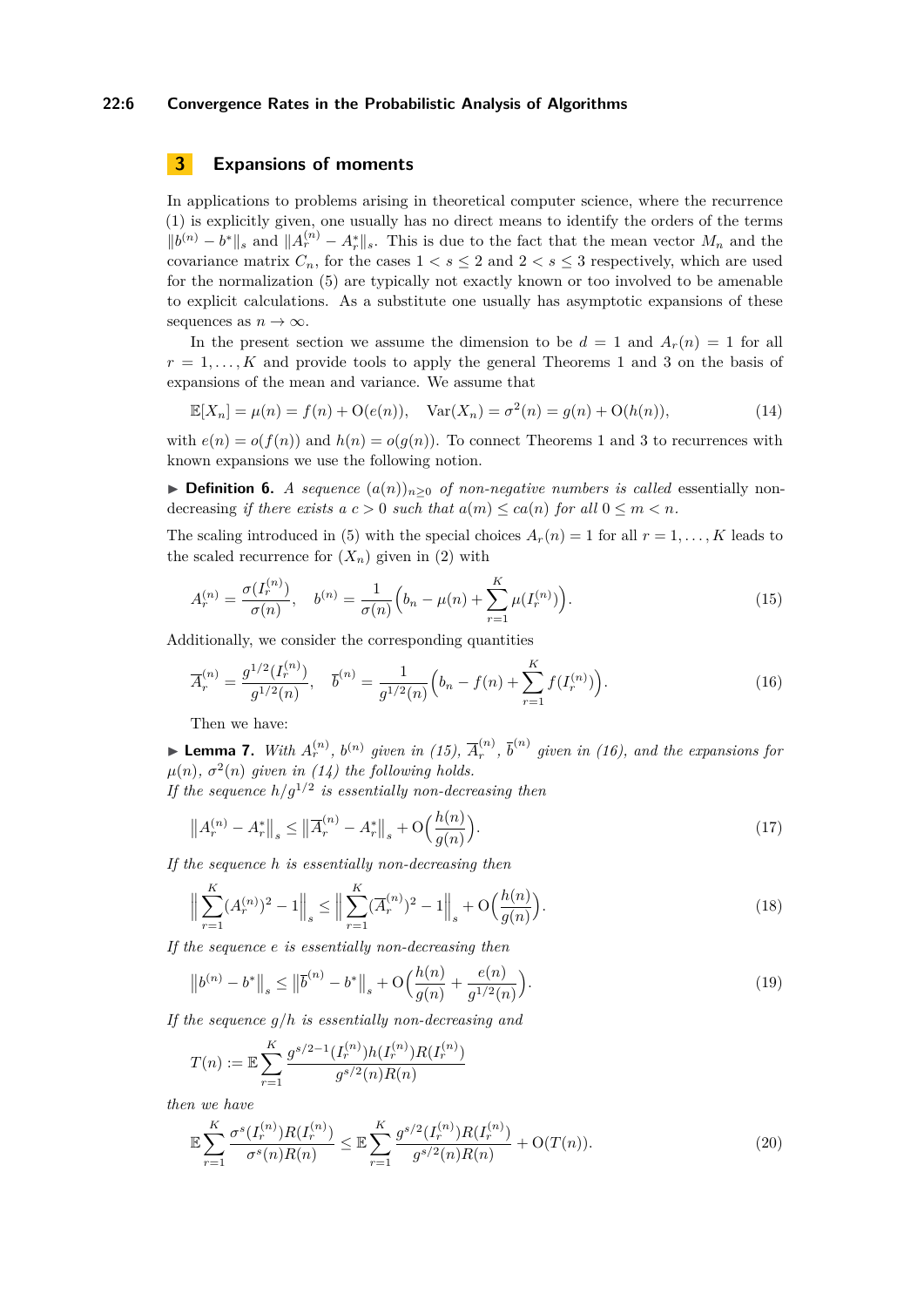**Proof.** We show [\(17\)](#page-5-3), the other bounds can be shown similarly. Note that  $\sigma^2(n) = g(n)$  +  $O(h(n))$  implies  $\sigma(n) = g^{1/2}(n) + O(h(n)/g^{1/2}(n))$  and that for any essentially non-decreasing sequence  $(a(n))_{n\geq 0}$  we have  $||a(I_r^{(n)})||_{\infty} = O(a(n))$ . Since  $h/g^{1/2}$  is essentially non-decreasing we obtain

$$
A_r^{(n)} = \frac{\sigma(I_r^{(n)})}{\sigma(n)} = \frac{g^{1/2}(I_r^{(n)}) + \mathcal{O}(h(I_r^{(n)})/g^{1/2}(I_r^{(n)}))}{\sigma(n)}
$$
  

$$
= \frac{g^{1/2}(I_r^{(n)}) + \mathcal{O}(h(n)/g^{1/2}(n))}{g^{1/2}(n)} \cdot \frac{g^{1/2}(n)}{\sigma(n)}
$$
  

$$
= \left(\frac{g^{1/2}(I_r^{(n)})}{g^{1/2}(n)} + \mathcal{O}\left(\frac{h(n)}{g(n)}\right)\right) \left(1 + \mathcal{O}\left(\frac{h(n)}{g(n)}\right)\right)
$$
  

$$
= \frac{g^{1/2}(I_r^{(n)})}{g^{1/2}(n)} + \mathcal{O}\left(\frac{h(n)}{g(n)}\left(1 + \frac{g^{1/2}(I_r^{(n)})}{g^{1/2}(n)}\right)\right).
$$

Hence, we obtain

$$
||A_r^{(n)} - A_r^*||_s \le ||\overline{A}_r^{(n)} - A_r^*||_s + O\left(\frac{h(n)}{g(n)}\left(1 + \left\|\overline{A}_r^{(n)}\right\|_s\right)\right).
$$

Since  $\overline{A}_r^{(n)} \to A_r^*$  in  $L_s$  we have  $\|\overline{A}_r^{(n)}\|_s = O(1)$ , hence

$$
||A_r^{(n)} - A_r^*||_s \le ||\overline{A}_r^{(n)} - A_r^*||_s + \mathcal{O}\left(\frac{h(n)}{g(n)}\right),
$$

which is bound  $(17)$ .

Note that in applications the terms on the right hand side in the estimates  $(17)–(20)$  $(17)–(20)$  $(17)–(20)$  can easily be bounded when expansions as in [\(14\)](#page-5-2) with explicit functions *e, f, g, h* are available.

# **4 Applications**

We start by deriving a known result to illustrate in detail how to apply our framework of the previous sections.

### **4.1 Quicksort: Key comparisons**

The number of key comparisons  $Y_n$  needed by the Quicksort algorithm to sort *n* randomly permuted (distinct) numbers satisfies the distributional recursion

$$
Y_n \stackrel{d}{=} Y_{I_n} + Y'_{n-1-I_n} + n-1, \quad n \ge 1,\tag{21}
$$

where  $Y_0 := 0$  and  $(Y_k)_{k=0,\ldots,n-1}$ ,  $(Y_k')_{k=0,\ldots,n-1}$ ,  $I_n$  are independent,  $I_n$  is uniformly distributed on  $\{0, \ldots, n-1\}$ , and  $Y_k \stackrel{d}{=} Y'_k$ ,  $k \ge 0$ . Hence, equation [\(21\)](#page-6-0) is covered by our general recurrence [\(1\)](#page-0-0). For the expectation and variance of  $Y_n$  exact expressions are known which imply the asymptotic expansions

$$
\mathbb{E}Y_n = 2n \log(n) + (2\gamma - 4)n + O(\log n),
$$
  

$$
\text{Var}(Y_n) = \sigma^2 n^2 - 2n \log(n) + O(n),
$$

where  $\gamma$  denotes Euler's constant and  $\sigma := \sqrt{7 - 2\pi^2/3} > 0$ . We introduce the normalized quantities  $X_0 := X_1 := X_2 := 0$  and

$$
X_n := \frac{Y_n - \mathbb{E}Y_n}{\sqrt{\text{Var}(Y_n)}}, \quad n \ge 3.
$$

<span id="page-6-0"></span>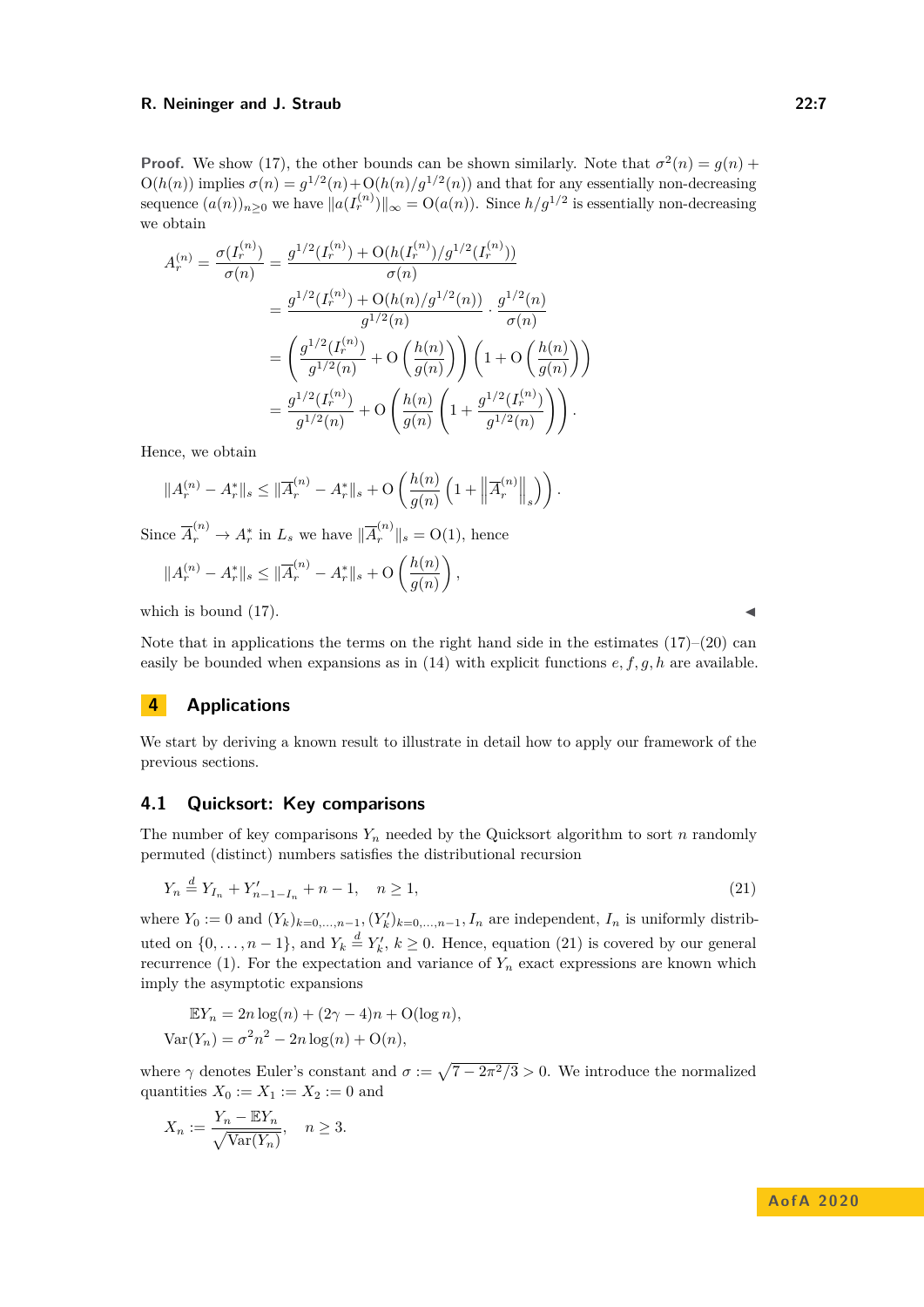### **22:8 Convergence Rates in the Probabilistic Analysis of Algorithms**

To apply Theorem [1](#page-2-4) we need to find an  $0 < s \leq 3$  and a sequence  $(R(n))$  with [\(8\)](#page-2-3) and [\(9\)](#page-2-5). Note that the  $Y_n$  are bounded, thus  $L_s$ -integrable for any  $s > 0$ . To bound the  $L_s$ -norms appearing in [\(8\)](#page-2-3) we use Lemma [7](#page-5-5) and choose

$$
f(n) = 2n \log(n) + (2\gamma - 4)n, \quad e(n) = \log n,
$$
  

$$
g(n) = \sigma^2 n^2, \quad h(n) = n \log n.
$$

With these functions we obtain for the quantities defined in [\(16\)](#page-5-1) that

$$
\overline{A}_1^{(n)} = \frac{I_n}{n}, \quad \overline{A}_2^{(n)} = \frac{n-1-I_n}{n},
$$
  

$$
\overline{b}^{(n)} = \frac{1}{\sigma} \left( 2 \frac{I_n}{n} \log \frac{I_n}{n} + 2 \frac{n-1-I_n}{n} \log \frac{n-1-I_n}{n} + \frac{n-1}{n} + O\left(\frac{\log n}{n}\right) \right).
$$

With the embedding  $I_n = \lfloor nU \rfloor$  with *U* uniformly distributed over the unit interval [0, 1] we have

$$
A_1^* = U, \quad A_2^* = 1 - U, \quad b^* = \frac{1}{\sigma} \left( 2U \log(U) + 2(1 - U) \log(1 - U) + 1 \right) =: \frac{1}{\sigma} \varphi(U).
$$

The limit theorem  $X_n \to X$  has been derived by different methods by Régnier [\[16\]](#page-12-4) and Rösler [\[17\]](#page-12-5). Rösler [17] also found that the scaled limit  $Y := \sigma X$  satisfies the distributional fixed-point equation

$$
Y \stackrel{d}{=} UY + (1 - U)Y' + \varphi(U).
$$

Lower and upper bounds for the rate of convergence in  $X_n \to X$  have been studied for various metrics in Fill and Janson [\[6\]](#page-11-0) and Neininger and Rüschendorf [\[13\]](#page-12-6).

Now, we apply the framework of the present paper: For  $r = 1, 2$  and any  $s \geq 1$  we find that

$$
\|\overline{A}_r^{(n)}-A_r^*\|_s=\mathrm{O}\Big(\frac{1}{n}\Big).
$$

Using Proposition 3.2 of Rösler [\[17\]](#page-12-5) we obtain

$$
\|\overline{b}^{(n)} - b^*\|_s = \mathcal{O}\Big(\frac{\log n}{n}\Big).
$$

Moreover, we have

$$
\frac{h(n)}{g(n)} = \mathcal{O}(R(n)) \quad \text{and} \quad \frac{e(n)}{g^{1/2}(n)} = \mathcal{O}(R(n)) \quad \text{with} \quad R(n) := \frac{\log n}{n},
$$

thus Lemma [7](#page-5-5) implies that condition [\(8\)](#page-2-3) is satisfied for our choice of the sequence *R*. To verify condition [\(9\)](#page-2-5) by use of [\(20\)](#page-5-4) we obtain that for  $T(n)$  given in Lemma [7](#page-5-5) we find  $T(n) = O(\log(n)/n) \rightarrow 0$  and that

$$
\mathbb{E}\sum_{r=1}^2 \frac{g^{s/2}(I_r^{(n)})R(I_r^{(n)})}{g^{s/2}(n)R(n)} = \mathbb{E}\sum_{r=1}^2 \left(\frac{I_r^{(n)}}{n}\right)^{s-1} \frac{\log I_r^{(n)}}{\log n}.
$$

Note that the latter expression has a limit superior of less than 1 if and only if *s >* 2. Hence, Theorem [1](#page-2-4) is applicable for *s >* 2 and yields that

<span id="page-7-0"></span>
$$
\zeta_s(X_n, X) = \mathcal{O}\left(\frac{\log n}{n}\right), \quad \text{for} \quad 2 < s \le 3. \tag{22}
$$

The bound  $(22)$  had previously been shown for  $s = 3$  in [\[13\]](#page-12-6), where also the optimality of the order was shown, i.e., that  $\zeta_3(X_n, X) = \Theta(\log(n)/n)$ .

In the planned full paper version we also discuss bounds on rates of convergence for various cost measures of the related Quickselect algorithms under various models for the rank to be selected.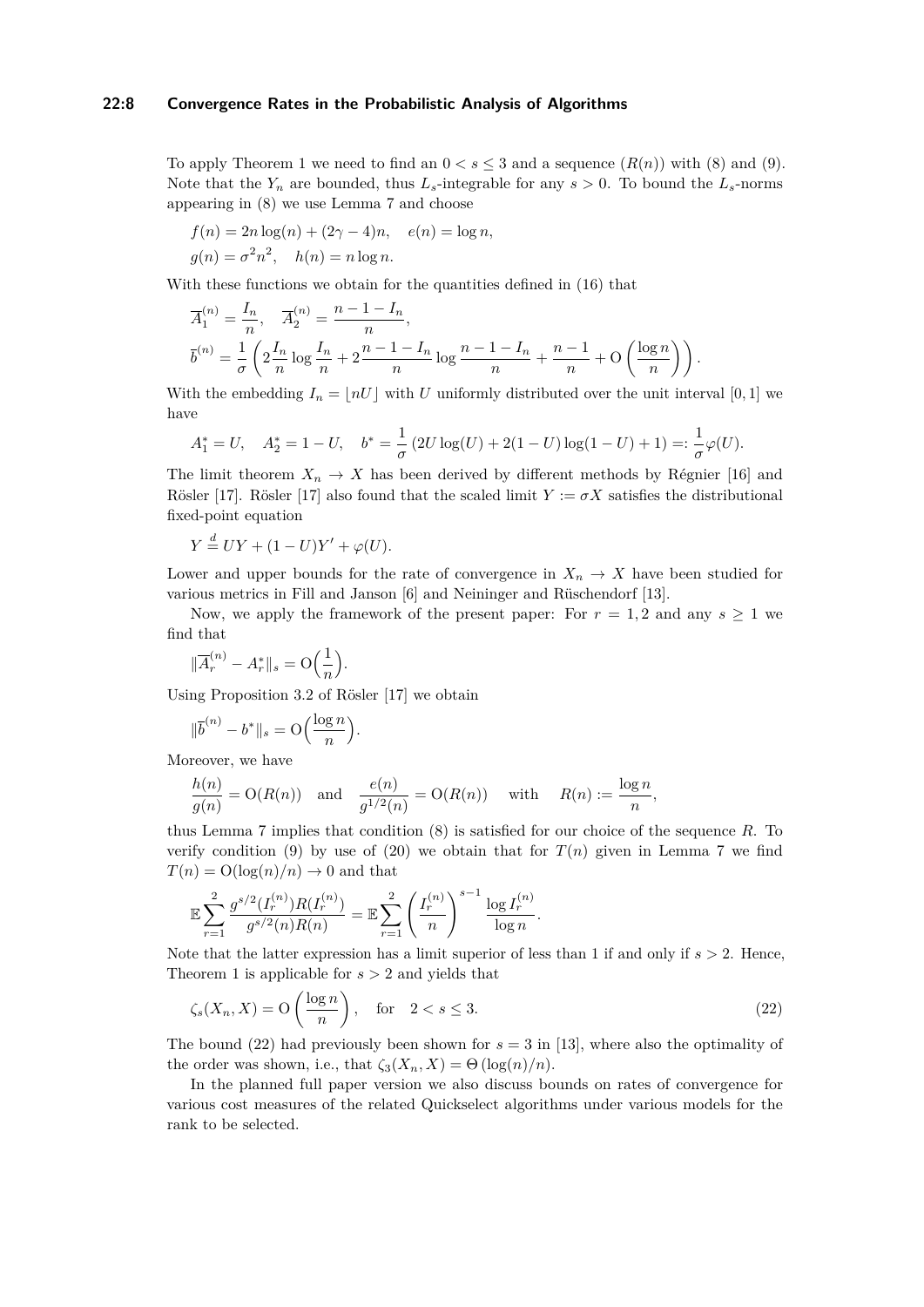# **4.2 Size of** *m***-ary search trees**

The size of *m*-ary search trees satisfies the recurrence [\(1\)](#page-0-0) with  $K = m \geq 3$ ,  $A_1(n) = \cdots$  $A_m(n) = 1$ ,  $n_0 = m$ ,  $b_n = 1$ , i.e., we have

$$
Y_n \stackrel{d}{=} \sum_{r=1}^m Y_{I_r^{(n)}}^{(r)} + 1, \quad n \ge m.
$$

For a representation of  $I^{(n)}$  we define for independent, identically unif $[0,1]$  distributed random variables  $U_1, \ldots, U_{m-1}$  their spacings in [0, 1] by  $S_1 = U_{(1)}, S_2 = U_{(2)} - U_{(1)}, \ldots, S_m :=$  $1 - U_{(m-1)}$ , where  $U_{(1)}, \ldots, U_{(m-1)}$  denote the order statistics of  $U_1, \ldots, U_{m-1}$ . Then  $I^{(n)}$ has the mixed multinomial distribution:

$$
I^{(n)} \stackrel{d}{=} M(n-m+1, S_1, \dots, S_m).
$$

By this we mean that given  $(S_1, \ldots, S_m) = (s_1, \ldots, s_m)$  we have that  $I^{(n)}$  is multinomial  $M(n-m+1, s_1, \ldots, s_m)$  distributed. Expectations, variances and limit laws for  $Y_n$  have been studied, see [\[12,](#page-12-7) [4\]](#page-11-1). We have

<span id="page-8-1"></span><span id="page-8-0"></span>
$$
\mathbb{E}Y_n = \mu n + O(1 + n^{\alpha - 1}), \quad m \ge 3,
$$
\n(23)

$$
Var(Y_n) = \sigma^2 n + O(1 + n^{2\alpha - 2}), \quad 3 \le m \le 26,
$$
\n(24)

Here, the constants  $\mu, \sigma > 0$  depend on *m* and  $\alpha \in \mathbb{R}$  depends on *m* such that  $\alpha < 1$  for *m* ≤ 13, 1 ≤  $\alpha$  ≤ 4/3 for 14 ≤ *m* ≤ 19, and 4/3 ≤  $\alpha$  ≤ 3/2 for 20 ≤ *m* ≤ 26, see, e.g., Mahmoud [\[12,](#page-12-7) Table 3.1] for the values  $\alpha = \alpha_m$  depending on *m*. It is known that  $Y_n$ standardized by mean and variance satisfies a central limit law for  $m \leq 26$ , whereas the standardized sequence has no weak limit for  $m > 26$  due to dominant periodicities, see Chern and Hwang [\[4\]](#page-11-1). The rate of convergence in the central limit law for  $m \leq 26$  for the Kolmogorov metric has been identified in Hwang [\[9\]](#page-12-8). Our Theorem [3](#page-3-3) implies the central limit theorem for  $Y_n$  with  $m \leq 26$  with the same (up to an  $\varepsilon$  for  $3 \leq m \leq 19$ ) rate of convergence for the Zolotarev metric *ζ*3:

<span id="page-8-2"></span> $\triangleright$  **Theorem 8.** *The size*  $Y_n$  *of a random m*-*ary search tree with n items inserted satisfies, for*  $m \leq 26$  *and any*  $\varepsilon > 0$ ,

$$
\zeta_3\left(\frac{Y_n - \mathbb{E}Y_n}{\sqrt{\text{Var}(Y_n)}}, \mathcal{N}(0, 1)\right) = \begin{cases} \mathcal{O}\left(n^{-1/2 + \varepsilon}\right), & 3 \leq m \leq 19, \\ \mathcal{O}\left(n^{-3(3/2 - \alpha)}\right), & 20 \leq m \leq 26, \end{cases}
$$

$$
\quad as\ n\to\infty.
$$

**Proof.** In order to apply Theorem [3](#page-3-3) we have to estimate the orders of  $\|\sum_{r=1}^{m} (A_r^{(n)})^2 - 1\|_{3/2}$ and  $||b^{(n)}||_3$  with  $A_r^{(n)}$  and  $b^{(n)}$  defined in [\(3\)](#page-1-2). For this we apply Lemma [7.](#page-5-5) From [\(23\)](#page-8-0) and [\(24\)](#page-8-1) we obtain that for the quantities appearing in Lemma [7](#page-5-5) we can choose  $f(n) = \mu n$ ,  $e(n) = 1 \vee n^{\alpha-1}$ ,  $g(n) = \sigma^2 n$ , and  $h(n) = 1 \vee n^{2(\alpha-1)}$ . Hence we obtain

$$
\left\| \sum_{r=1}^{m} (\overline{A}_r^{(n)})^2 - 1 \right\|_{3/2} = \left\| \sum_{r=1}^{m} \frac{I_r^{(n)}}{n} - 1 \right\|_{3/2} = \frac{m-1}{n} = O(n^{-1})
$$

and  $O(h(n)/g(n)) = O(n^{-(1/(3-2\alpha))})$ . This implies

$$
\Big\| \sum_{r=1}^m (A_r^{(n)})^2 - 1 \Big\|_{3/2}^{3/2} = \mathcal{O}\big( n^{-((3/2) \wedge (3(3/2 - \alpha)))} \big).
$$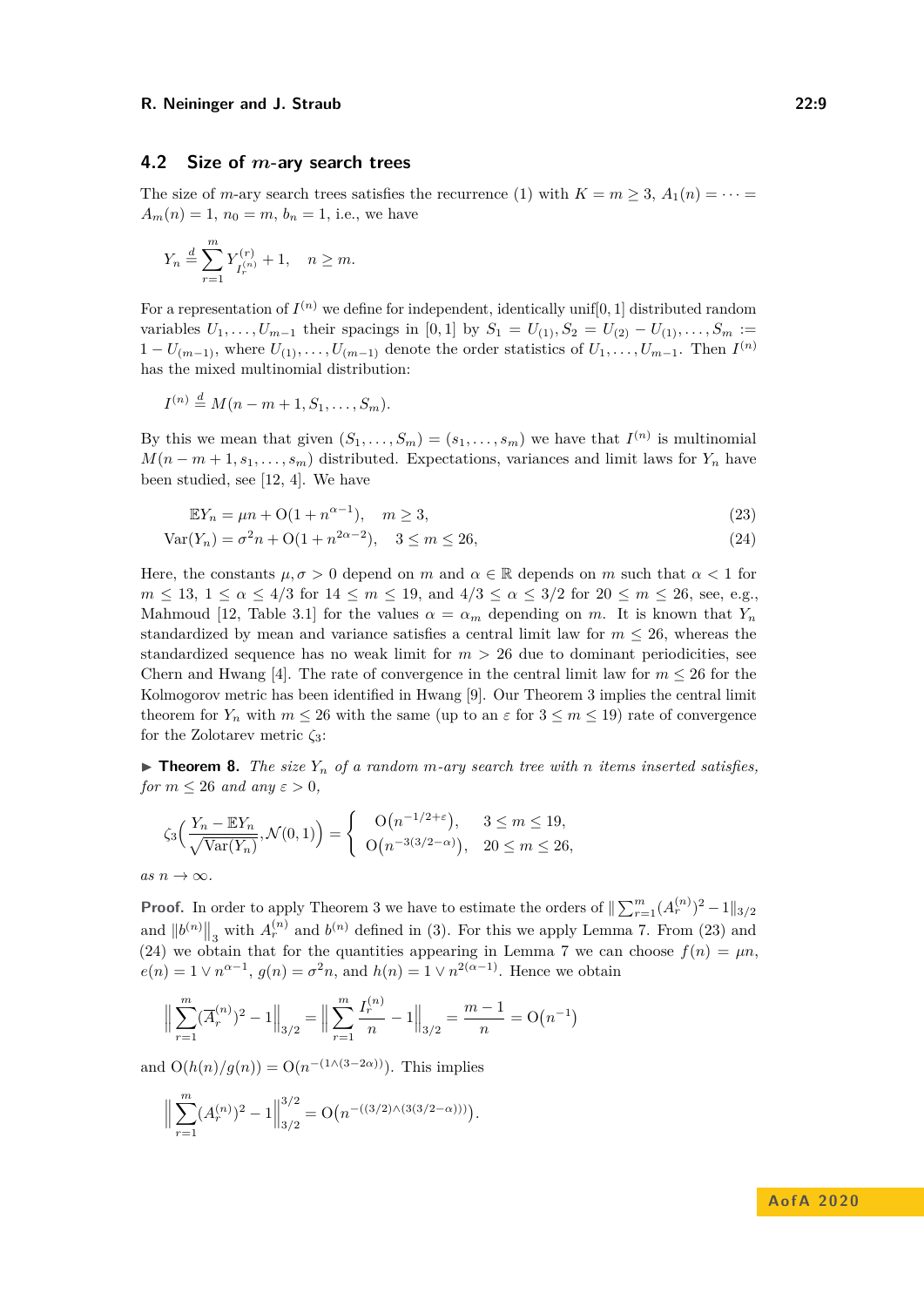#### **22:10 Convergence Rates in the Probabilistic Analysis of Algorithms**

Similarly we obtain

$$
\left\|\overline{b}^{(n)}\right\|_3 = \frac{1}{\sigma\sqrt{n}}\left\|1 - \mu n + \sum_{r=1}^m \mu I_r^{(n)}\right\|_3 = \frac{1}{\sigma\sqrt{n}}\left\|1 - \mu(m-1)\right\|_3 = O\big(n^{-1/2}\big)
$$

and  $O(e(n)/g^{1/2}(n)) = O(n^{-(1/2 \wedge (3/2 - \alpha))})$ . This implies

$$
\left\|b^{(n)}\right\|_3^3 = \mathcal{O}\big(n^{-((3/2)\wedge (3(3/2-\alpha)))}\big).
$$

Hence, condition [\(12\)](#page-3-4) is satisfied with  $R(n) = n^{-((3/2) \wedge (3(3/2 - \alpha)))}$ 

<span id="page-9-0"></span> $\triangleright$  Remark 9. Using Theorem [1](#page-2-4) instead of Theorem [3](#page-3-3) in the latter proof is also possible but leads to a bound  $O(n^{-(3/2-\alpha)})$  for  $20 \leq m \leq 26$ , missing the factor 3 appearing in Theorem [8.](#page-8-2)

In the full paper version we also discuss rates of convergence for the number of leaves of *d*-dimensional random point quadtrees in the model of [\[7,](#page-11-2) [3,](#page-11-3) [8\]](#page-12-9) where a similar behavior as in Theorem [8](#page-8-2) appears. A technically related example is the number of maxima in right triangles in the model of [\[1,](#page-11-4) [2\]](#page-11-5), where the order  $n^{-1/4}$  appears. Our framework also applies.

### **4.3 Periodic functions in mean and variance**

We now discuss some applications where the asymptotic expansions of the mean and the variance include periodic functions instead of fixed constants. This is the case for several quantities in binomial splitting processes such as tries, PATRICIA tries and digital search trees. Throughout this section, we assume that we have a sequence  $(Y_n)_{n>0}$  with finite third moments satisfying the recursion

$$
Y_n \stackrel{d}{=} Y_{I_1^{(n)}}^{(1)} + Y_{I_2^{(n)}}^{(2)} + b_n, \quad n \ge n_0,
$$
\n
$$
(25)
$$

with  $(I^{(n)}, b_n)$ ,  $(Y_n^{(1)})_{n\geq 0}$  and  $(Y_n^{(2)})_{n\geq 0}$  independent and  $(Y_n^{(r)})_{n\geq 0} \stackrel{d}{=} (Y_n)_{n\geq 0}$  for  $r=1,2$ . Furthermore,  $I_1^{(n)}$  has the binomial distribution  $\text{Bin}(n, \frac{1}{2})$  and  $I_2^{(n)} = n - I_1^{(n)}$  or  $I_1^{(n)}$  is binomially  $\text{Bin}(n-1, \frac{1}{2})$  distributed and  $I_2^{(n)} = n-1-I_1^{(n)}$ . Mostly, these binomial recurrences are asymptotically normally distributed, see [\[10,](#page-12-10) [11,](#page-12-11) [14,](#page-12-0) [18\]](#page-12-12) for some examples.

Our first theorem covers the case of linear mean and variance, i.e. we assume that, as  $n \to \infty$ ,

<span id="page-9-3"></span><span id="page-9-2"></span>
$$
\mathbb{E}[Y_n] = nP_1(\log_2 n) + \mathcal{O}(1),\tag{26}
$$

$$
Var(Y_n) = nP_2(\log_2 n) + O(1),\tag{27}
$$

for some smooth and 1-periodic functions  $P_1, P_2$  with  $P_2 > 0$ . Possible applications would start with the analysis of the number of internal nodes of a trie for *n* strings in the symmetric Bernoulli model and the number of leaves in a random digital search tree, see, e.g., [\[10\]](#page-12-10).

▶ **Theorem 10.** *Let*  $(Y_n)_{n>0}$  *have finite third moments and satisfy [\(25\)](#page-9-1) with*  $||b_n||_3 = O(1)$ *, [\(26\)](#page-9-2)* and *[\(27\)](#page-9-3).* Then, for any  $\varepsilon > 0$  and  $n \to \infty$ , we have

$$
\zeta_3\Big(\frac{Y_n - \mathbb{E}[Y_n]}{\sqrt{\text{Var}(Y_n)}}, \mathcal{N}(0, 1)\Big) = O(n^{-1/2 + \varepsilon}).
$$

<span id="page-9-1"></span>. John J. J. J. J. J. J.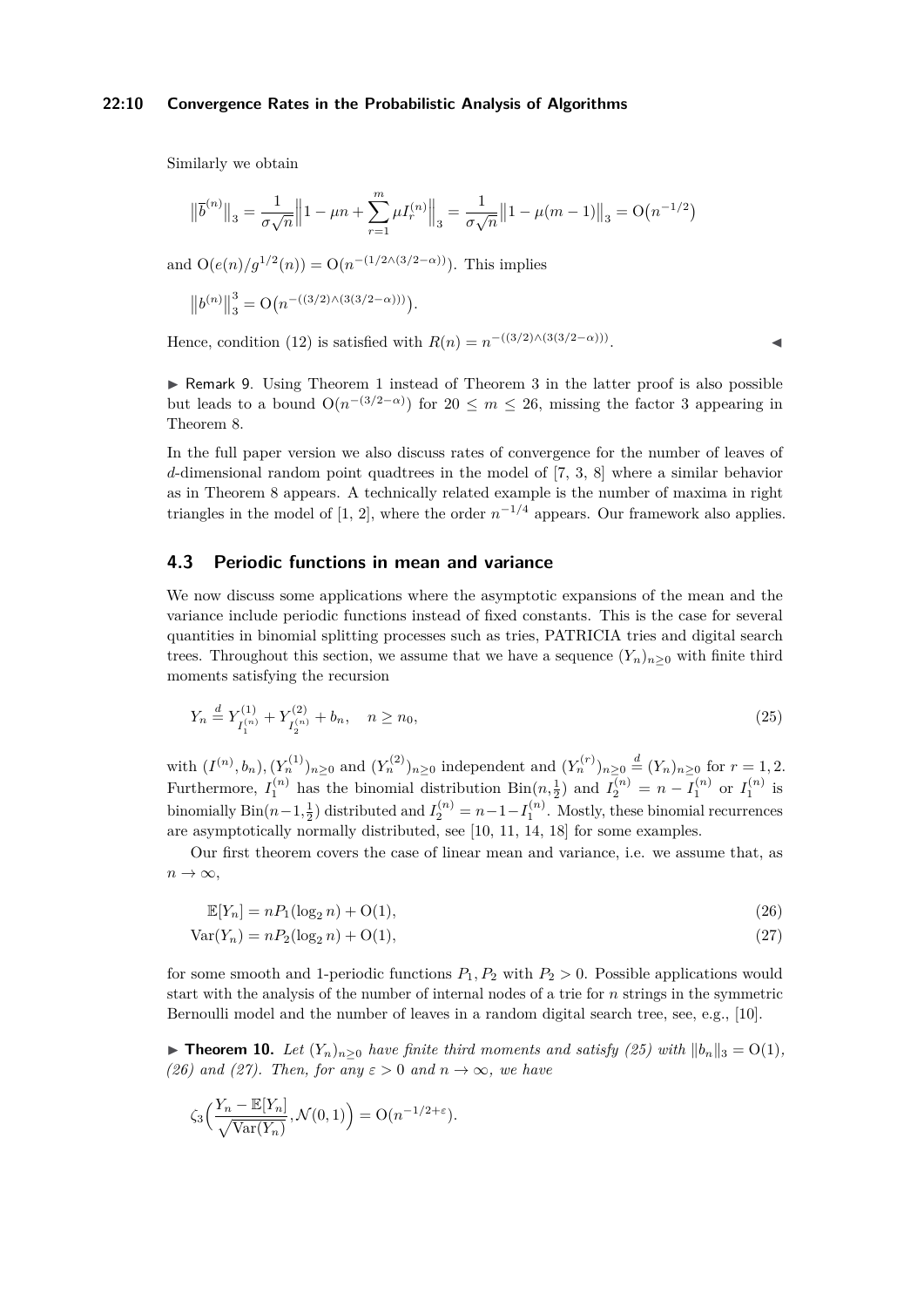We now consider the case where our quantities  $Y_n$  satisfy recursion [\(25\)](#page-9-1) with  $b_n$  being essentially *n*. We assume that, as  $n \to \infty$ , we have

<span id="page-10-2"></span><span id="page-10-1"></span> $\mathbb{E}[Y_n] = n \log_2(n) + nP_1(\log_2 n) + O(1),$  (28)

$$
Var(Y_n) = nP_2(\log_2 n) + O(1),\tag{29}
$$

for some smooth and 1-periodic functions  $P_1, P_2$  with  $P_2 > 0$ . This covers, for example, the external path length of random tries and related digital tree structures constructed from *n* random binary strings under appropriate independence assumptions.

▶ **Theorem 11.** *Let*  $(Y_n)_{n\geq 0}$  *have finite third moments and satisfy [\(25\)](#page-9-1) with*  $||b_n-n||_3 = O(1)$ *, [\(28\)](#page-10-1)* and *[\(29\)](#page-10-2).* Then, for any  $\varepsilon > 0$  and  $n \to \infty$ , we have

$$
\zeta_3\Big(\frac{Y_n - \mathbb{E}[Y_n]}{\sqrt{\text{Var}(Y_n)}}, \mathcal{N}(0, 1)\Big) = O(n^{-1/2 + \varepsilon}).
$$

# <span id="page-10-0"></span>**4.4 A multivariate application**

We consider a random binary search tree with *n* nodes built from a random permutation of  $\{1,\ldots,n\}$ . For  $n\geq 0$ , we denote by  $L_{0n}$  the number of nodes with no left descendant and by  $L_{1n}$  the number of nodes with exactly one left descendant. Defining  $Y_n := (L_{0n}, L_{1n})$ , we have  $Y_0 = (0,0)$  and we obtain the following distributional recurrence:

$$
Y_n \stackrel{d}{=} Y^{(1)}_{I_1^{(n)}} + Y^{(2)}_{I_2^{(n)}} + b_n, \qquad n \geq 1,
$$

where  $(Y_j^{(1)})_{j\geq0}$  and  $(Y_j^{(2)})_{j\geq0}$  are independent copies of  $(Y_j)_{j\geq0}$ ,  $I_1^{(n)}$  is uniformly distributed on  $\{0, \ldots, n-1\}$  and independent of  $(Y^{(1)})$  and  $(Y^{(2)})$ ,  $I_2^{(n)} = n - 1 - I_1^{(n)}$  and  $b_n =$  $(1_{\{I_1^{(n)}=0\}}, 1_{\{I_1^{(n)}=1\}})$ . In Devroye [\[5\]](#page-11-6) it is shown that, for  $n \geq 2$ ,

$$
\mathbb{E}[L_{0n}] = \frac{1}{2}(n+1), \quad \mathbb{E}[L_{1n}] = \frac{1}{6}(n+1),
$$

and that the standardized quantities have a limiting normal distribution. Using Devroye's description with local counters one also obtains the covariance structure:

<span id="page-10-3"></span>**I Lemma 12.** *For*  $n \geq 4$ *, we have*  $Cov(Y_n) = (n+1) \Gamma$  *with* 

$$
\Gamma = \frac{1}{360} \begin{pmatrix} 30 & -15 \\ -15 & 28 \end{pmatrix}.
$$

For  $n \geq 0$ , we now set  $M_n := \mathbb{E}[Y_n]$ ,  $C_n = \text{Id}_2$  for  $n \leq 3$ ,  $C_n := \text{Cov}(Y_n)$  for  $n \geq 4$  and define  $X_n := C_n^{-1/2} (Y_n - M_n)$  for  $n \geq 0$ . Note that the matrix  $\Gamma$  in Lemma [12](#page-10-3) is symmetric and positive definite, which implies, for  $n \geq 4$ ,

$$
C_n^{1/2} = \sqrt{n+1} \Gamma^{1/2}
$$
 and  $C_n^{-1/2} = \frac{1}{\sqrt{n+1}} \Gamma^{-1/2}$ .

The normalized quantities satisfy  $X_0 = (0,0)$  and recursion [\(2\)](#page-1-0) with  $K = 2$ ,  $n_0 = 1$ ,

$$
A_r^{(n)}=C_n^{-1/2}C_{I_r^{(n)}}^{1/2}={\bf 1}_{\{I_r^{(n)}\geq 4\}}\sqrt{\frac{I_r^{(n)}+1}{n+1}}\ \text{Id}_2+{\bf 1}_{\{I_r^{(n)}< 4\}}\frac{1}{\sqrt{n+1}}\ \Gamma^{-1/2}
$$

for  $r = 1, 2$  and

$$
b^{(n)} = C_n^{-1/2} (b_n - M_n + M_{I_1^{(n)}} + M_{I_2^{(n)}}).
$$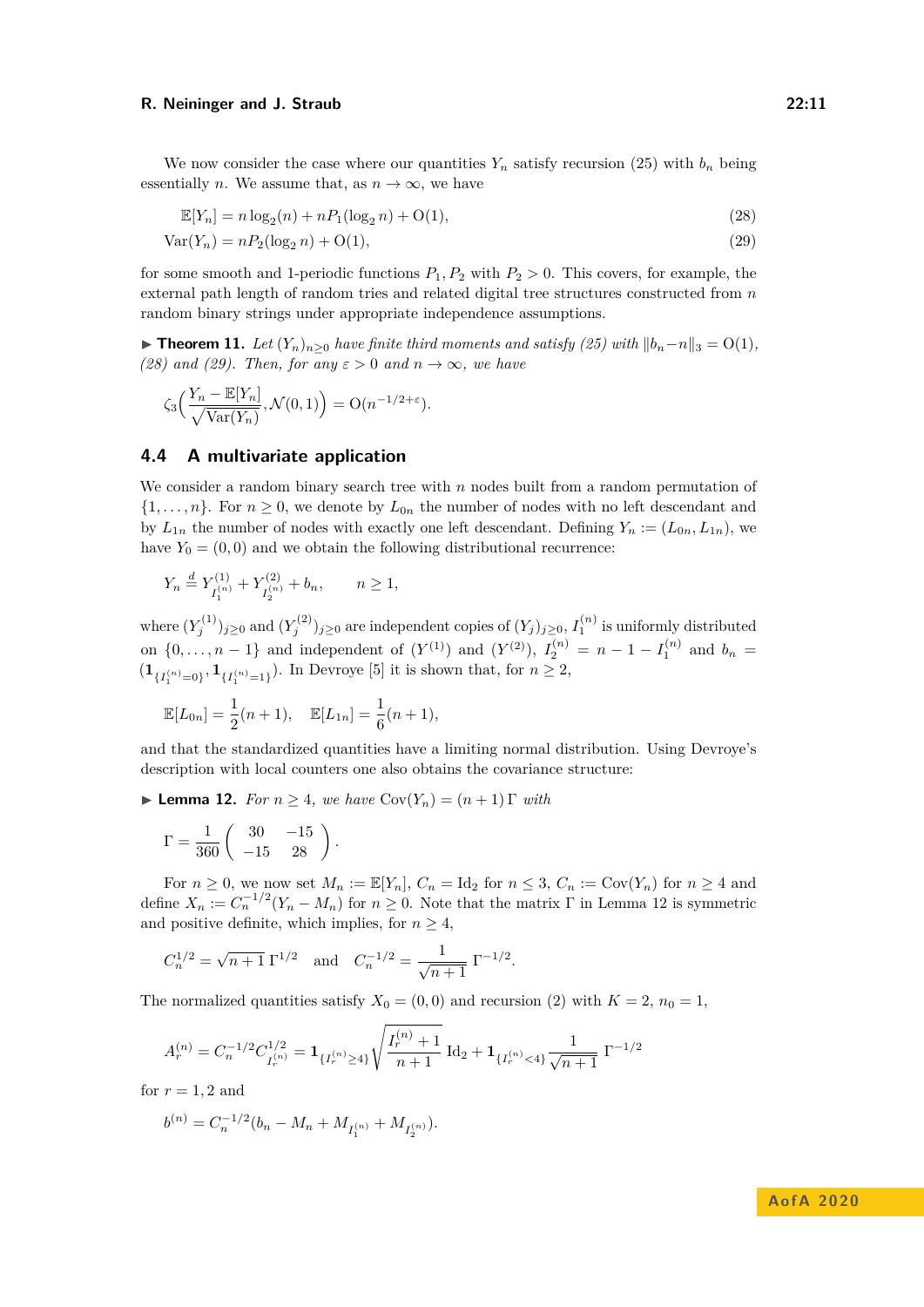### **22:12 Convergence Rates in the Probabilistic Analysis of Algorithms**

Modeling all quantities on a joint probability space such that  $I_1^{(n)}/n$  converges almost surely to a uniform random variable *U* in [0,1], we have the  $L_3$ -convergences  $A_1^{(n)} \to$ √  $U$   $\mathrm{Id}_2,$  $A_2^{(n)} \to$ √  $\overline{1-U}$  Id<sub>2</sub> and  $b^{(n)} \to 0$  as  $n \to \infty$ . Thus, we are in the situation of Section [2.2](#page-3-0) and obtain the limiting equation

 $X \stackrel{d}{=} \sqrt{U}X^{(1)} + \sqrt{1 - U}X^{(2)},$ 

with *U* uniformly distributed on [0, 1] and  $X^{(1)}$ ,  $X^{(2)}$  and *U* independent. We now check the conditions of Theorem [3.](#page-3-3) Since  $A_1^{(n)} (A_1^{(n)})^T + A_2^{(n)} (A_2^{(n)})^T = \text{Id}_2$  on the event  $\{I_1^{(n)}, I_2^{(n)} \ge 4\}$ , we obtain, as  $n \to \infty$ ,

$$
\Big\| \sum_{r=1}^{2} A_r^{(n)} (A_r^{(n)})^T - \text{Id}_2 \Big\|_{3/2}^{3/2} = O\Big( \Big\| \mathbf{1}_{\{I_1^{(n)} < 4\}} \Big( \frac{1}{n+1} \Gamma^{-1} + \frac{I_2^{(n)} + 1}{n+1} \text{Id}_2 - \text{Id}_2 \Big) \Big\|_{3/2}^{3/2} \Big)
$$
\n
$$
= O\Big( \mathbb{E} \Big[ \mathbf{1}_{\{I_1^{(n)} < 4\}} \Big\| \frac{1}{n+1} \Gamma^{-1} - \frac{I_1^{(n)} + 1}{n+1} \text{Id}_2 \Big\|_{\text{op}}^{3/2} \Big] \Big)
$$
\n
$$
= O\Big( n^{-5/2} \Big).
$$

Similarly, we obtain

$$
\left\| b^{(n)} \right\|_3^3 = \mathcal{O}(n^{-5/2}).
$$

Since we have  $\|\mathbf{1}_{\{I_r^{(n)} < \ell\}} A_r^{(n)}\|_3^3 = \mathcal{O}(n^{-5/2})$  for  $\ell \in \mathbb{N}$  and  $r = 1, 2$ , the technical conditions are satisfied. We now use Theorem [3](#page-3-3) with  $R(n) = n^{-1/2}$ . Note that condition [\(13\)](#page-3-5) is not satisfied for  $R(n) = n^{-1/2}$ , but we can use the weakened condition stated in Remark [2](#page-3-6) to obtain the following result.

**Find 13.** Denoting by  $Y_n := (L_{0n}, L_{1n})$  the vector of the numbers of nodes with no *and with exactly one left descendant respectively in a random binary search tree with n nodes we have, for*  $n \to \infty$ *, that* 

$$
\zeta_3\big(\text{Cov}(Y_n)^{-1/2}(Y_n - \mathbb{E}[Y_n]), \mathcal{N}(0, \text{Id}_2)\big) = O(n^{-1/2}).
$$

### **References**

- <span id="page-11-4"></span>**1** Zhi-Dong Bai, Hsien-Kuei Hwang, Wen-Qi Liang, and Tsung-Hsi Tsai. Limit theorems for the number of maxima in random samples from planar regions. *Electron. J. Probab.*, 6:no. 3, 41 pp. (electronic), 2001. [doi:10.1214/EJP.v6-76](https://doi.org/10.1214/EJP.v6-76).
- <span id="page-11-5"></span>**2** Zhi-Dong Bai, Hsien-Kuei Hwang, and Tsung-Hsi Tsai. Berry-Esseen bounds for the number of maxima in planar regions. *Electron. J. Probab.*, 8:no. 9, 26, 2003. [doi:10.1214/EJP.v8-137](https://doi.org/10.1214/EJP.v8-137).
- <span id="page-11-3"></span>**3** Hua-Huai Chern, Michael Fuchs, and Hsien-Kuei Hwang. Phase changes in random point quadtrees. *ACM Trans. Algorithms*, 3(2):Art. 12, 51, 2007. [doi:10.1145/1240233.1240235](https://doi.org/10.1145/1240233.1240235).
- <span id="page-11-1"></span>**4** Hua-Huai Chern and Hsien-Kuei Hwang. Phase changes in random *m*-ary search trees and generalized quicksort. *Random Structures Algorithms*, 19(3-4):316–358, 2001. Analysis of algorithms (Krynica Morska, 2000). [doi:10.1002/rsa.10005](https://doi.org/10.1002/rsa.10005).
- <span id="page-11-6"></span>**5** Luc Devroye. Limit laws for local counters in random binary search trees. *Random Structures Algorithms*, 2(3):303–315, 1991. [doi:10.1002/rsa.3240020305](https://doi.org/10.1002/rsa.3240020305).
- <span id="page-11-0"></span>**6** James Allen Fill and Svante Janson. Quicksort asymptotics. *J. Algorithms*, 44(1):4–28, 2002. Analysis of algorithms. [doi:10.1016/S0196-6774\(02\)00216-X](https://doi.org/10.1016/S0196-6774(02)00216-X).
- <span id="page-11-2"></span>**7** Philippe Flajolet, Gilbert Labelle, Louise Laforest, and Bruno Salvy. Hypergeometrics and the cost structure of quadtrees. *Random Structures Algorithms*, 7(2):117–144, 1995. [doi:10.1002/rsa.3240070203](https://doi.org/10.1002/rsa.3240070203).